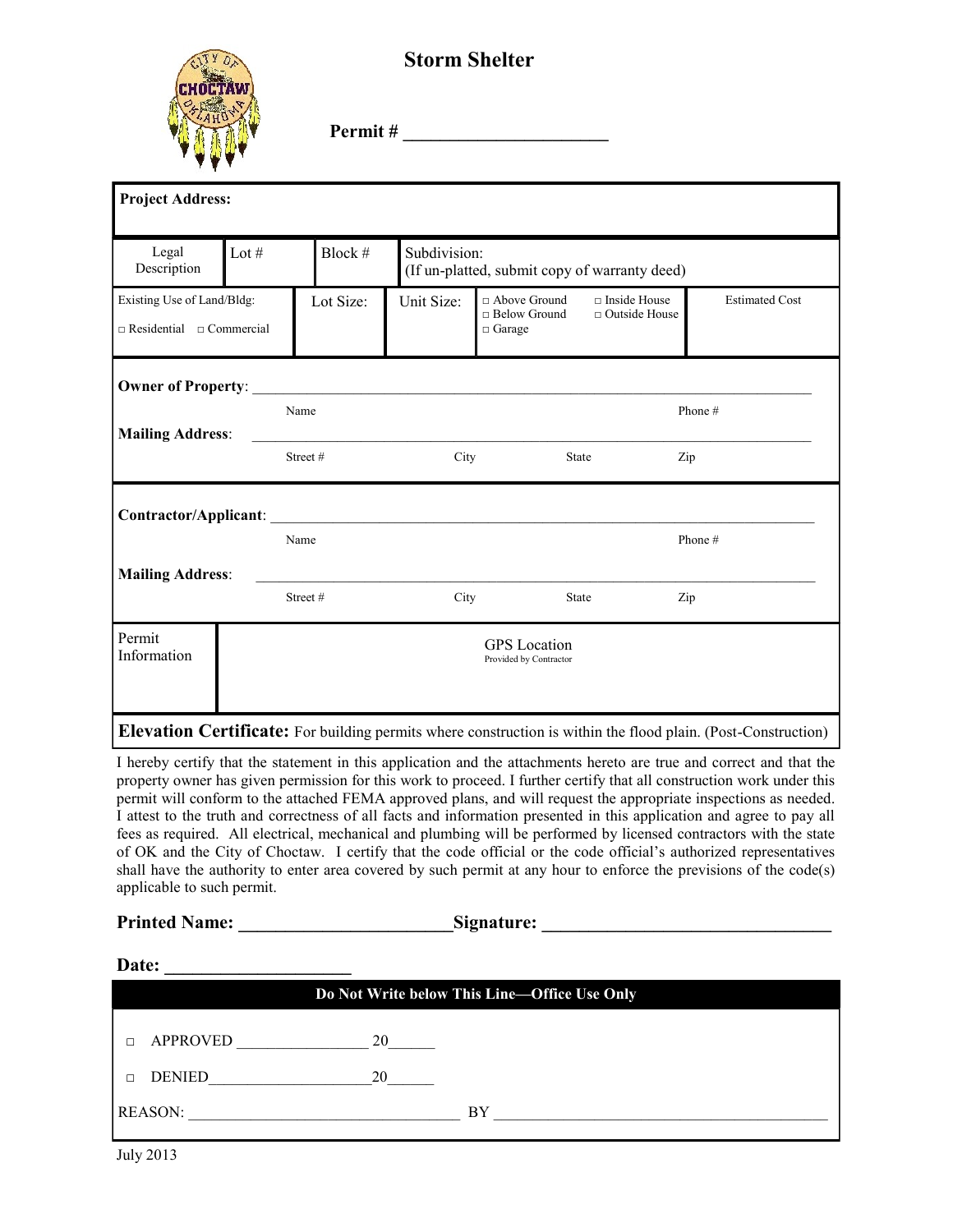## 1. **Site Plan (Outside the Structure)**

- A. All lot lines and lot dimensions.
- B. All existing and proposed building(s).
- C. Distance between lot lines and building (existing and proposed).
- D. Driveway with dimension.
- E. All existing and proposed utilities.
- F. All existing and proposed easements and right-of-way with dimensions.
- G. Building set back lines with dimensions.
- H. Drainage flow arrows.
- I. Location of 100 and 500 year flood zone boundary.
- J. Scale, North Arrow, Date, Contact information.

## 2. **Site Plan (Inside the Structure)**

- A. Floorplan of Structure.
- B. Distance between walls.
- C. Streets (Label street name).
- D. Scale, North Arrow, Date, Contact information.

## 3. **Documentation**

- A. Engineer Design (Signed, Stamped and labeled with construction address).
- B. Manufactures Designs (specifications). (if applicable)
- C. Ground clearing permit application. (if applicable)
- D. Execute Easement. (if applicable)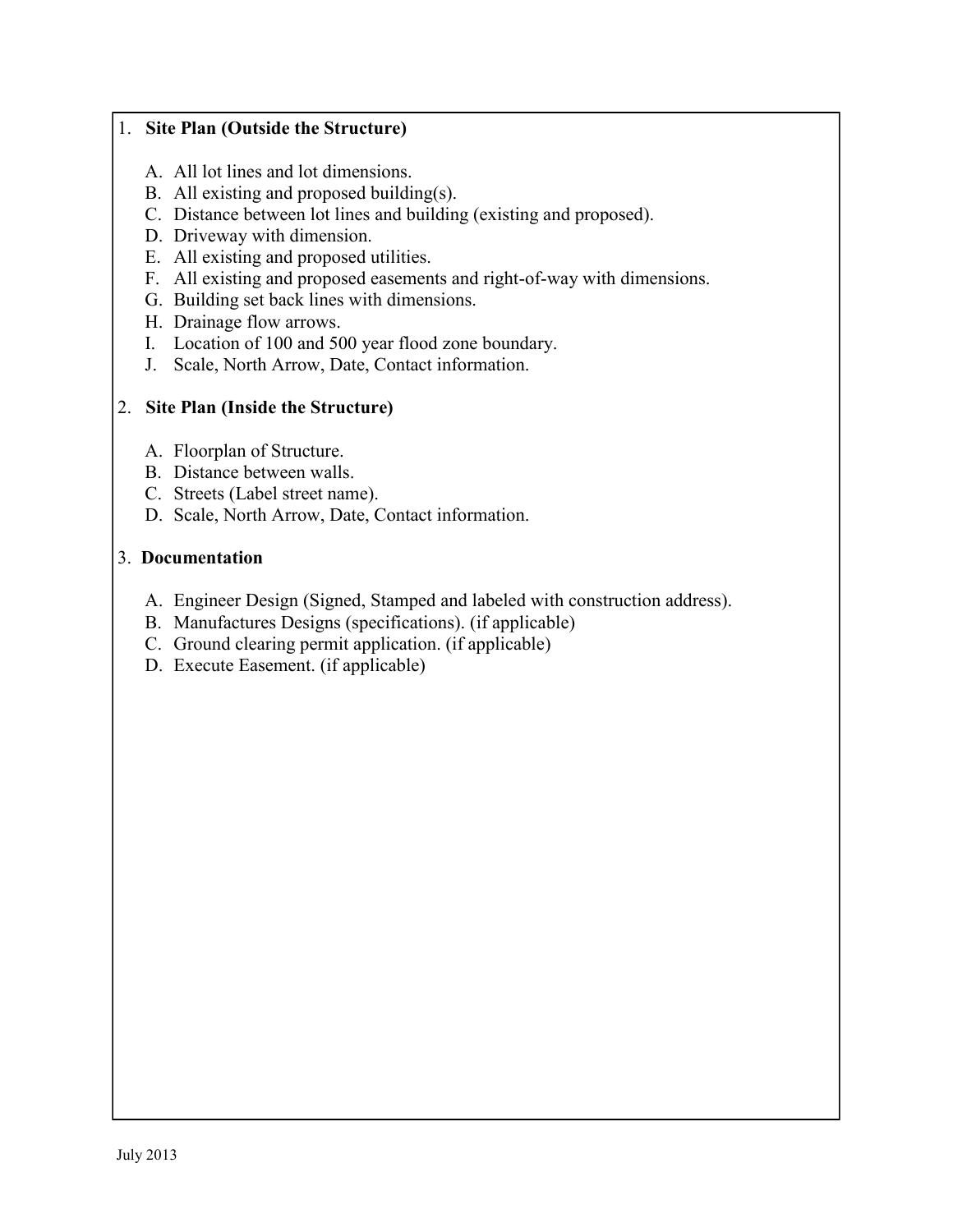**SITE PLAN**